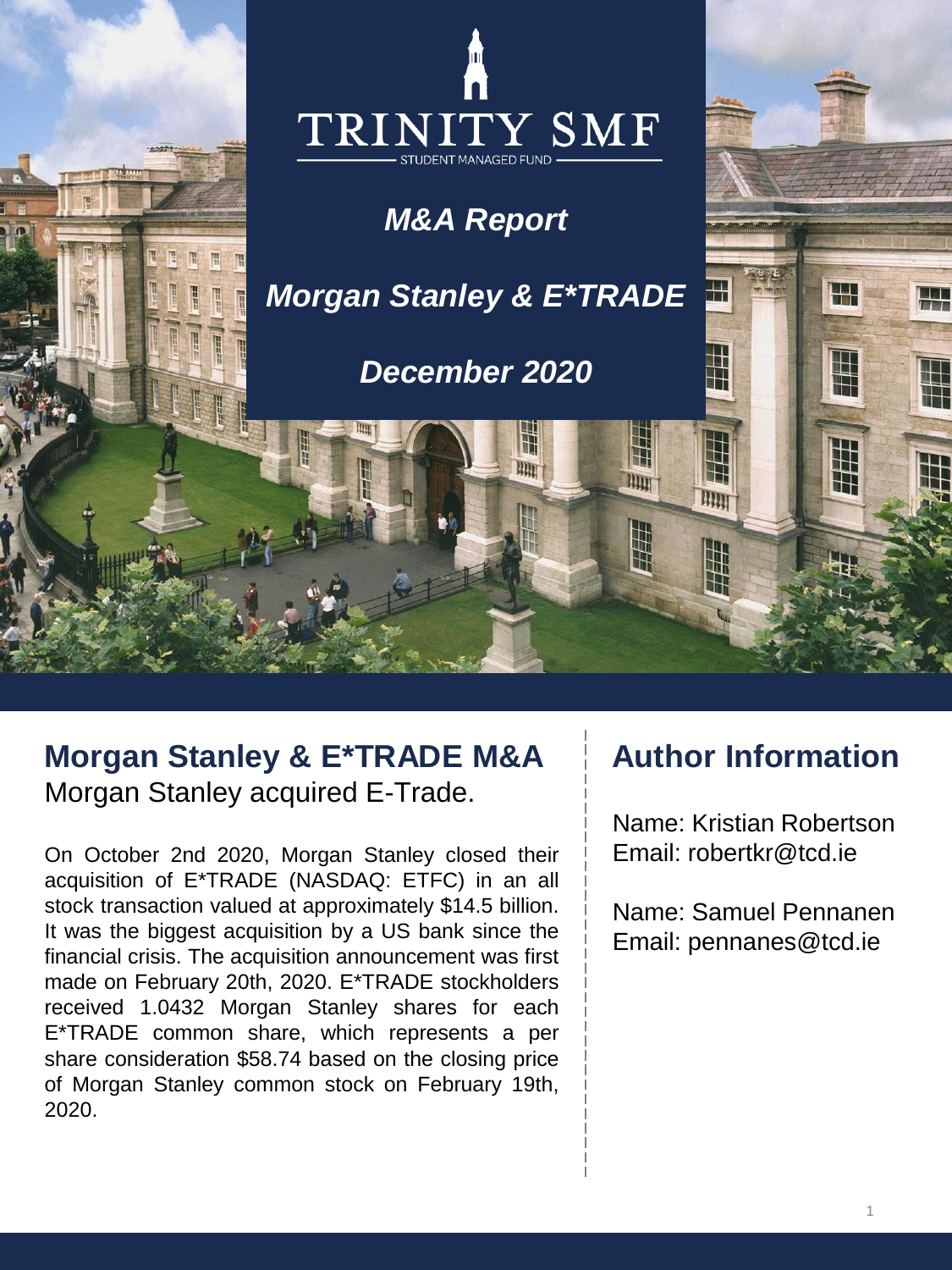



## *Morgan Stanley Business Overview*

Founded by Harold Stanley and Henry Morgan in 1935, Morgan Stanley is a multinational investment bank and financial service company headquartered in Manhattan New York. Morgan Stanley provides its services to a variety of customers which include governments, corporations, individuals and financial institutions. Morgan Stanley currently employees over 60,000 people and operates in 41 countries around the world. Morgan Stanley operates through three main segments:

### **1) Institutional Securities**

This segment provides investment banking services, sales and trading, capital fundraising, corporate lending and other financial services to corporations, governments, financial institutions and to ultra high net worth clients. Investment banking services include capital raising and financial advisory services.

#### **2) Wealth Management**

This segment provides an array of financial services and solutions to individual investors, small to medium sized businesses and institutions.

#### **3) Investment Management**

This segment provides an array of investment strategies and products to a diverse group of clients across multiple channels (Institutional and intermediary).

Institutional securities and wealth management account for the most of Morgan Stanley's net revenues (51% and 40%) while investment management accounts for 9% of Morgan Stanley's revenue (According to Quarter 3 2020 report).

Figures in \$USD Millions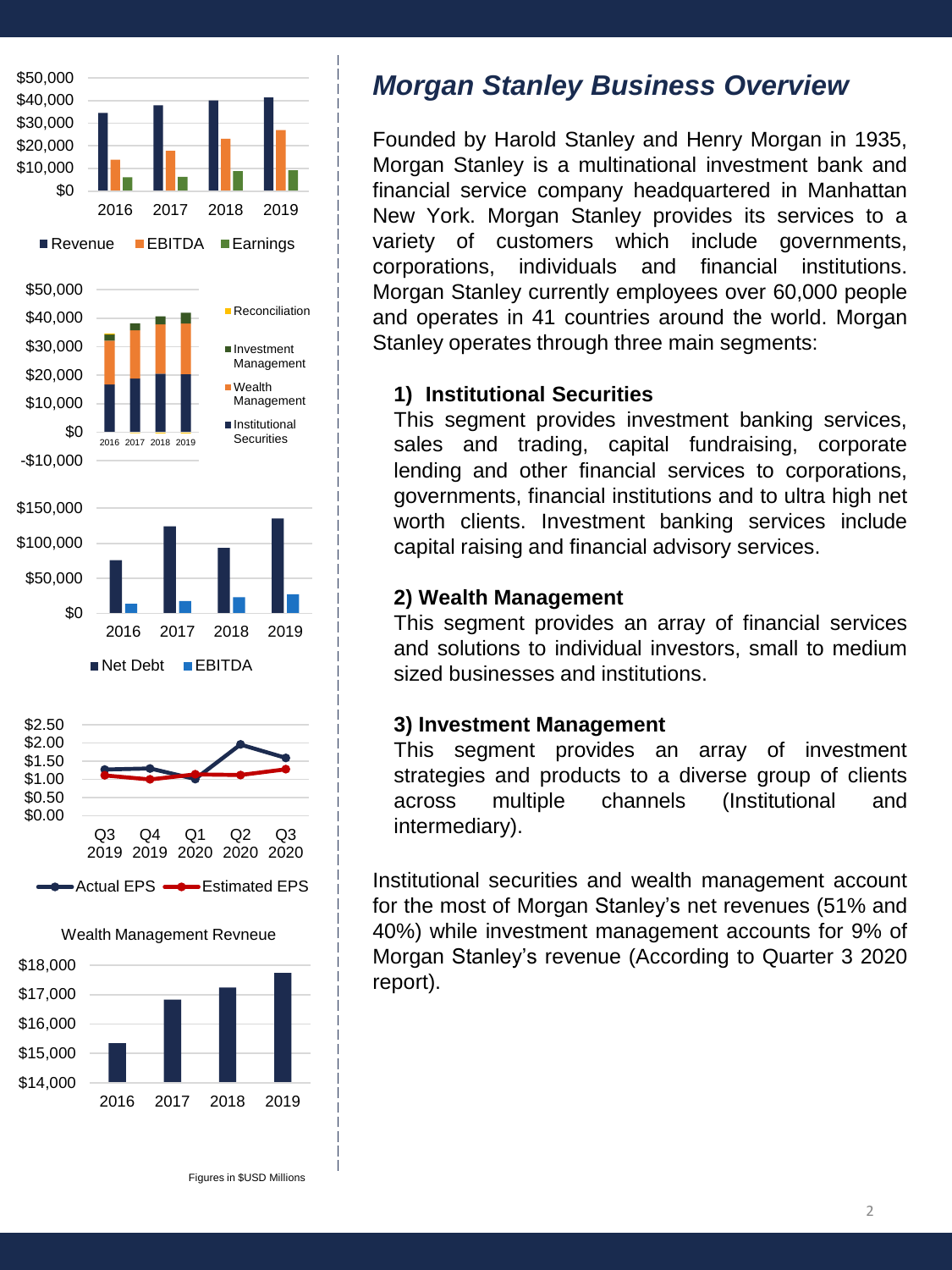







### *E\*TRADE Business Overview*

Founded in 1982, E\*TRADE is a financial service company that provides brokerage and other related products/ services. E\*TRADE employees 4,178 people, and focuses on delivering its digital solutions for traders, investors, advisors, stock plan advisors and participants. It provides its services to clients through its digital platform and its network of industry licensed customer service representatives. E\*TRADE operates two federally chartered savings banks to maximize the value of deposits generated through its brokerage business. E\*TRADE is divided into two major business segments:

#### **1) Retail**

This segment provides services to individual brokerages and banking customers who utilize the web, mobile and/or trading platforms to meet their trading, investing or banking needs.

#### **2) Institutional**

Includes their corporate and advisor services. This segment provides stock plans, student loans and financial wellness solutions for public and private companies globally through their corporate service channel.

Prior to the acquisition, E\*TRADE announced their 2020 Q2 10Q filings. For the six months ended 30th June 2020, E\*TRADE revenues decreased 5% to \$1.49 billion. Revenues reflect net interest margin (Decrease of 13.31%), interest income (Decrease of 24%) and commissions (Decrease of 34%). Net income also decreased by 26% to \$377 million for six months ended 30th June 2020.

Figures in \$USD Millions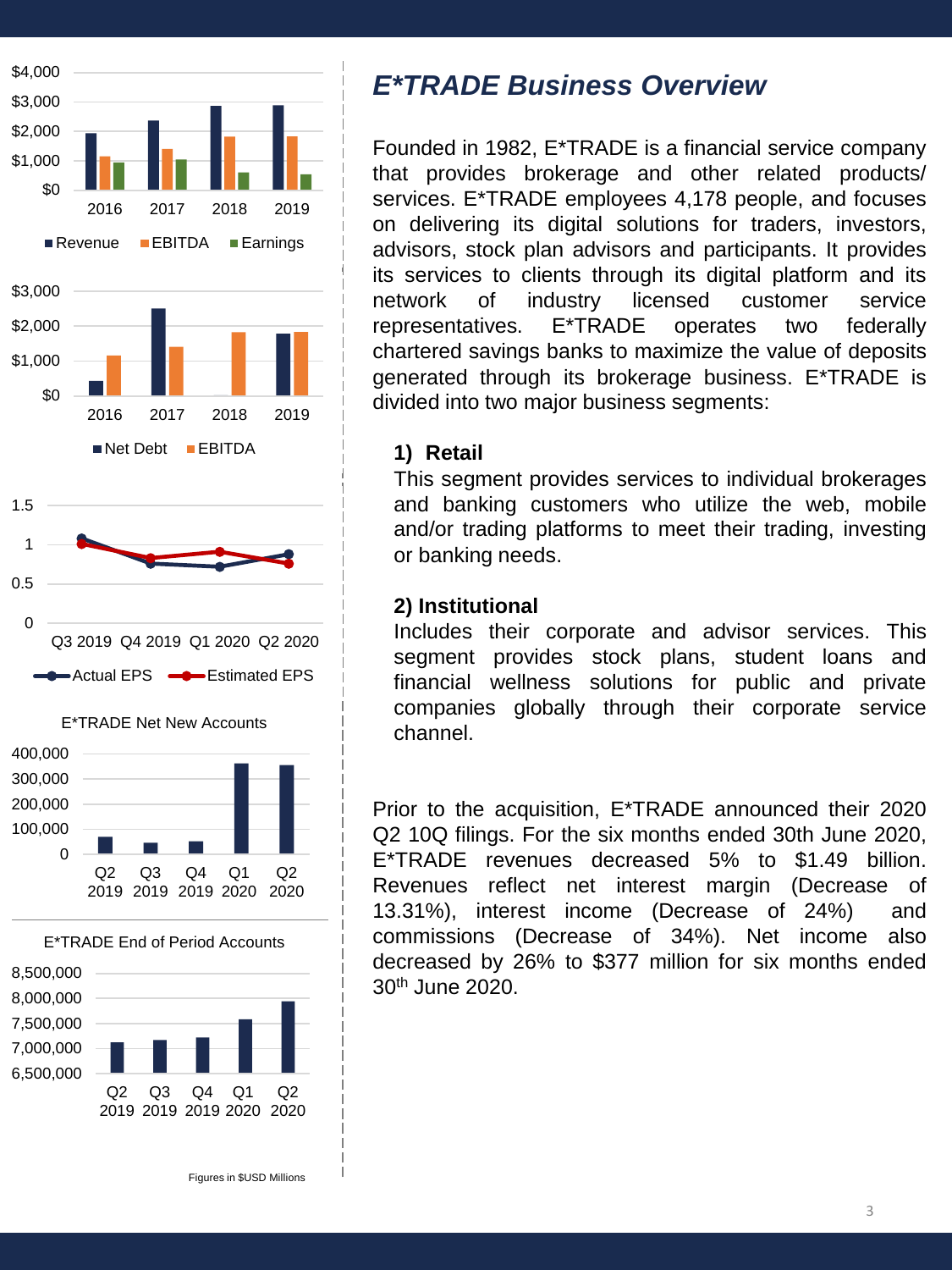| <b>Deal Value</b>       | <b>Announced</b> | <b>Final</b>      |
|-------------------------|------------------|-------------------|
| Transaction<br>Value(M) | 14,507.65        | 12,928,53         |
| <b>Equity Value</b>     | 12,719.65        | 11140.53          |
| Premium                 | $+29.17%$        | $+1.59%$          |
| Net Debt                | 1,788.00         | 1,788.00          |
|                         |                  |                   |
| <b>TTM Deal</b>         | <b>Target</b>    | <b>Comparable</b> |
| <b>Multiples</b>        |                  | <b>Multiples</b>  |
| <b>TV/REVENUE</b>       | 4.61x            | 3.17x             |
| <b>TV/FBIT</b>          | 11.00x           | 18.95x            |



#### Comparable Transactions (\$Billions)





# *Strategic Rationale for Acquisition*

Strategically, the deal makes sense for Morgan Stanley. The deal highlights Morgan Stanley's shift to a more profitable and capital light business line. Wealth management offers Morgan Stanley more stability to ride out tough economic times and strengthens their balance sheet with fee-based revenue. Morgan Stanley's acquisition of E\*TRADE displays their commitment to their wealth management business and their attempt to appeal more to the masses.

Traditionally, Morgan Stanley has relied heavily on serving institutional clients. While this group remains a large portion of their business, acquiring E\*TRADE will bring in a new customer to Morgan Stanley. Alongside this new customer base, Morgan Stanley will have access to \$56 billion in deposits. This will lower funding costs for loans by roughly \$150 million and allow Morgan Stanley to fund loans to its high-profile clients through these deposits.

### *Deal Details*

The deal was financed through equity financing. E\*TRADE share holders received 1.0432 MS shares, totaling to a closing transaction value of roughly \$13 billion. Morgan Stanley paid a premium of about 30% for the acquisition.

The acquisition of E\*TRADE follows a recent trend of brokerage acquisitions. In 2019, Charles Schwab acquired TD Ameritrade in an all-stock purchase for \$26 billion. When compared to the ten largest finance mergers and acquisitions since 2010, the transaction value/revenue multiple for the MS and E\*TRADE deal was 4.16, which is slightly higher than the 3.17 median. However, its Transaction Value/EBIT and Transaction Value/EBITDA multiple were significantly lower than the other deals. The TV/EBIT multiple was 11.00 compared to the 18.9 median. The TV/EBITDA multiple was 7.89 compared to the 11.21 median.

Figures in \$USD Millions

Morgan E\*trade Total

**Stanley**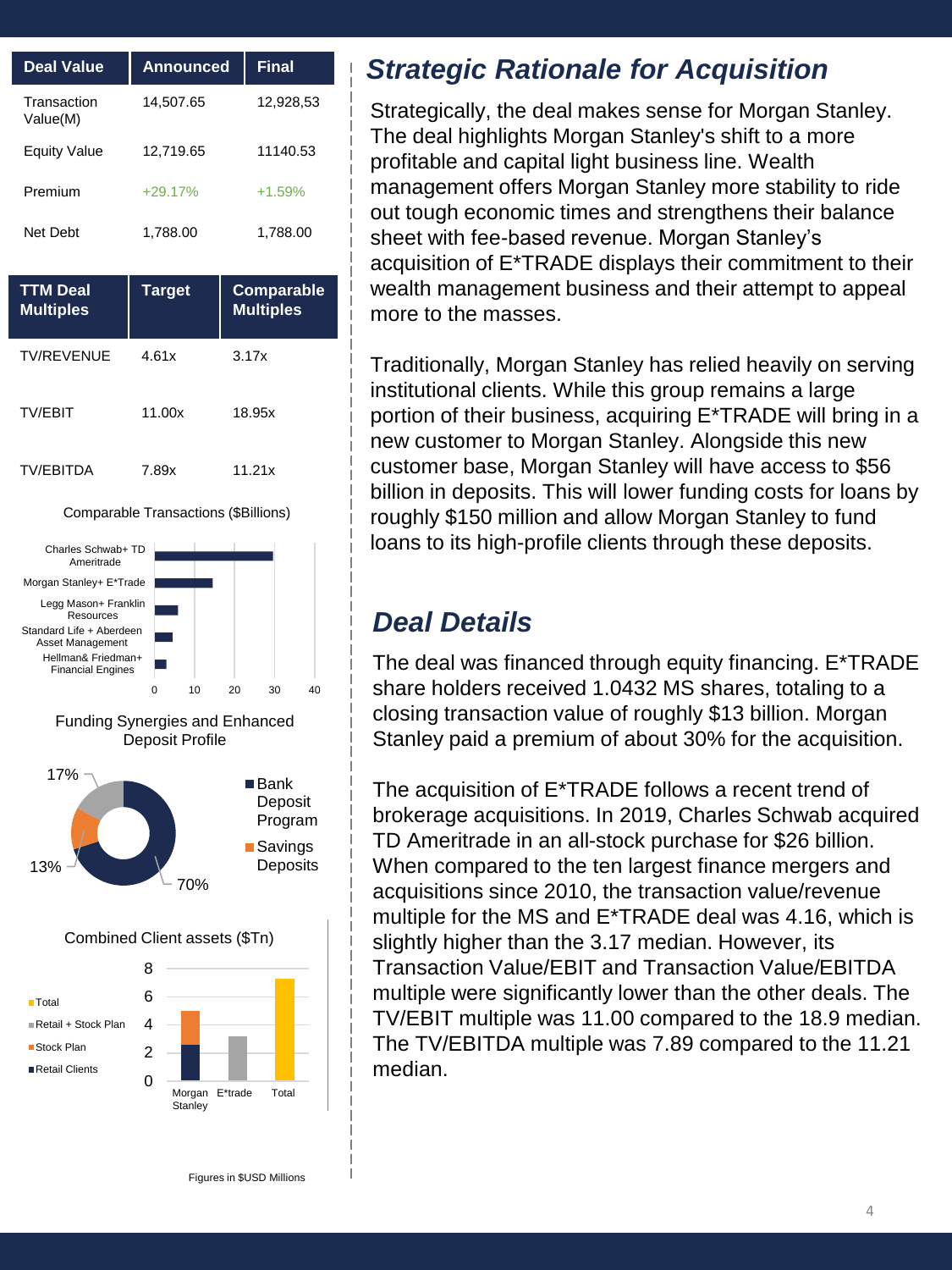**MS VS ETFC Cumulative Return** 



### *Share Price Analysis*

The graph above shows the cumulative return of Morgan Stanley and E\*TRADE shares. Prior to the announcement, E\*TRADE shares were trading at a substantially lower price than MS shares. After the deal was announced, E\*TRADE shares jumped 22%, the highest in the past two years. Furthermore, after the deal was announced, daily trading volume was at its highest on record (42 million shares). As a result of the announcement, E\*TRADE shares became a "derivate" of Morgan Stanley shares.

The acquisition of E\*TRADE was a few days before the start of the 2020 coronavirus crash, which lead to a significant drop in both share prices. Recovery for both MS and E\*TRADE stocks started in late March, with the deal being given a 99% approval rating by the Anti-Trust Commission on March 31<sup>st</sup>. On July 17<sup>th</sup>, 2020, 98% of the target shareholders approved the acquisition. Finally, on the 30<sup>th</sup> of September 2020, the Federal Reserve approved the acquisition. E\*TRADE was delisted from all major stock exchanges on October 5<sup>th</sup>, 2020 after the deal was finalized. Since the finalization of the deal, Morgan Stanley's share price has been steadily increasing.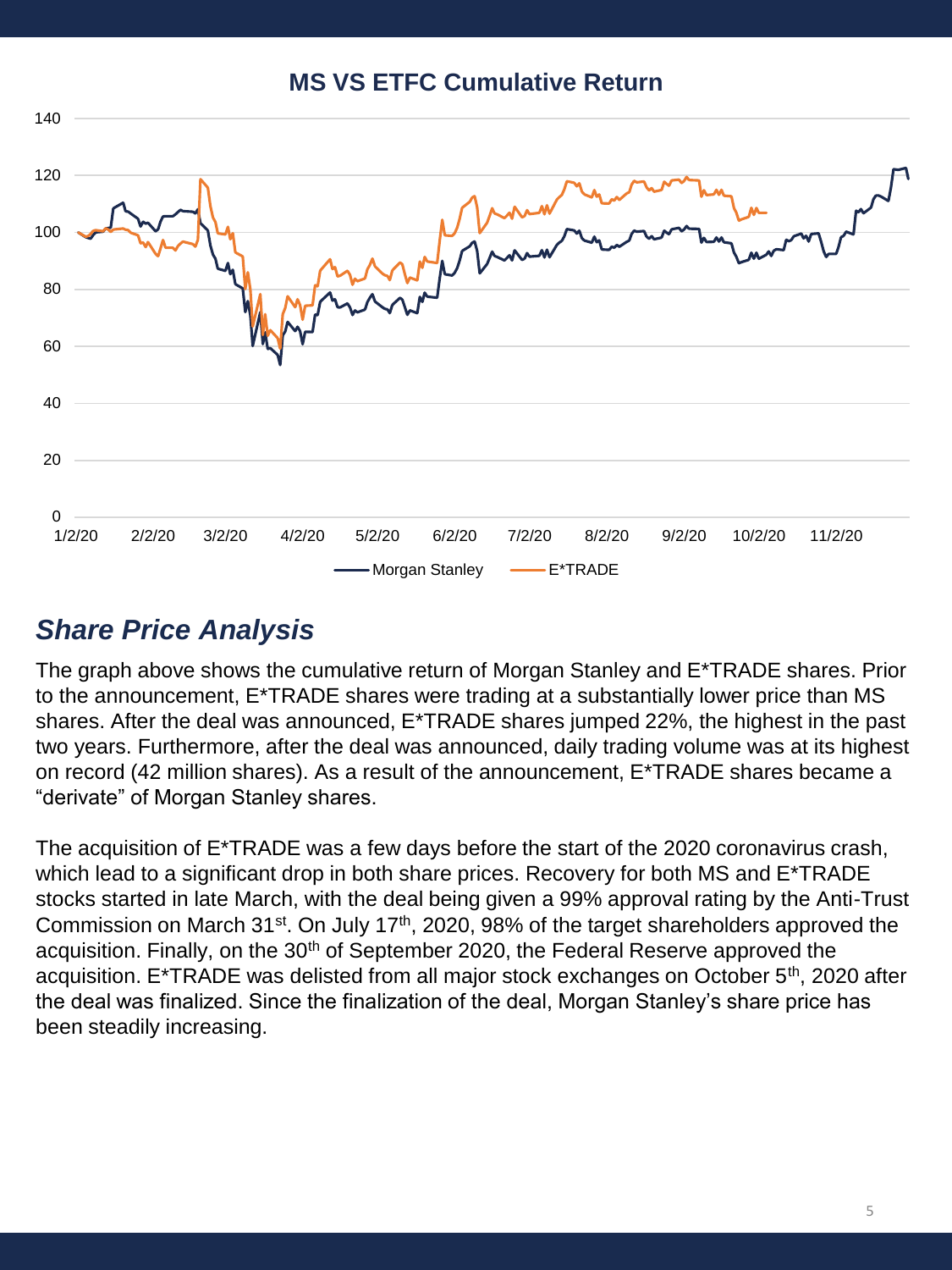

### *Post-merger performance*

It is difficult to assess the post-merger performance of the combined entity, as Morgan Stanley's Q4 report is due to be released on January 14<sup>th</sup>, 2020. However, we believe that the acquisition of E\*TRADE was a good deal for Morgan Stanley.

The acquisition of E\*TRADE focused on cost synergies and growing Morgan Stanley's wealth management business. The deal gives Morgan Stanley the ability to reduce the cost of their wealth management segment and strengthen its overall balance sheet. Morgan Stanley's acquisition of E\*TRADE highlights how Morgan Stanley sees its future in wealth management. Money will always need to be managed, even during economic downturns and periods of high volatility. Additionally, since the acquisition of E\*TRADE, Morgan Stanley announced they will be acquiring Eaton Vance (NYSE: EV), a Boston based investment management firm. This second acquisition will only further strengthen Morgan Stanley's foothold in the wealth management industry.

# *Key Risks*

- 1) Morgan Stanley common stock may be affected by factors which may not have affected E\*TRADE common stock.
- 2) After the completion of the acquisition, the anticipated benefits and cost-saving may not be met, causing adverse effects on the value of Morgan Stanley common stock.
- 3) Morgan Stanley overpaid for E\*TRADE.
- 4) Inability to effectively manage expanded operations post-merger may affect future results.
- 5) Competitor movement in wealth management (Goldman Sach's Marcus).